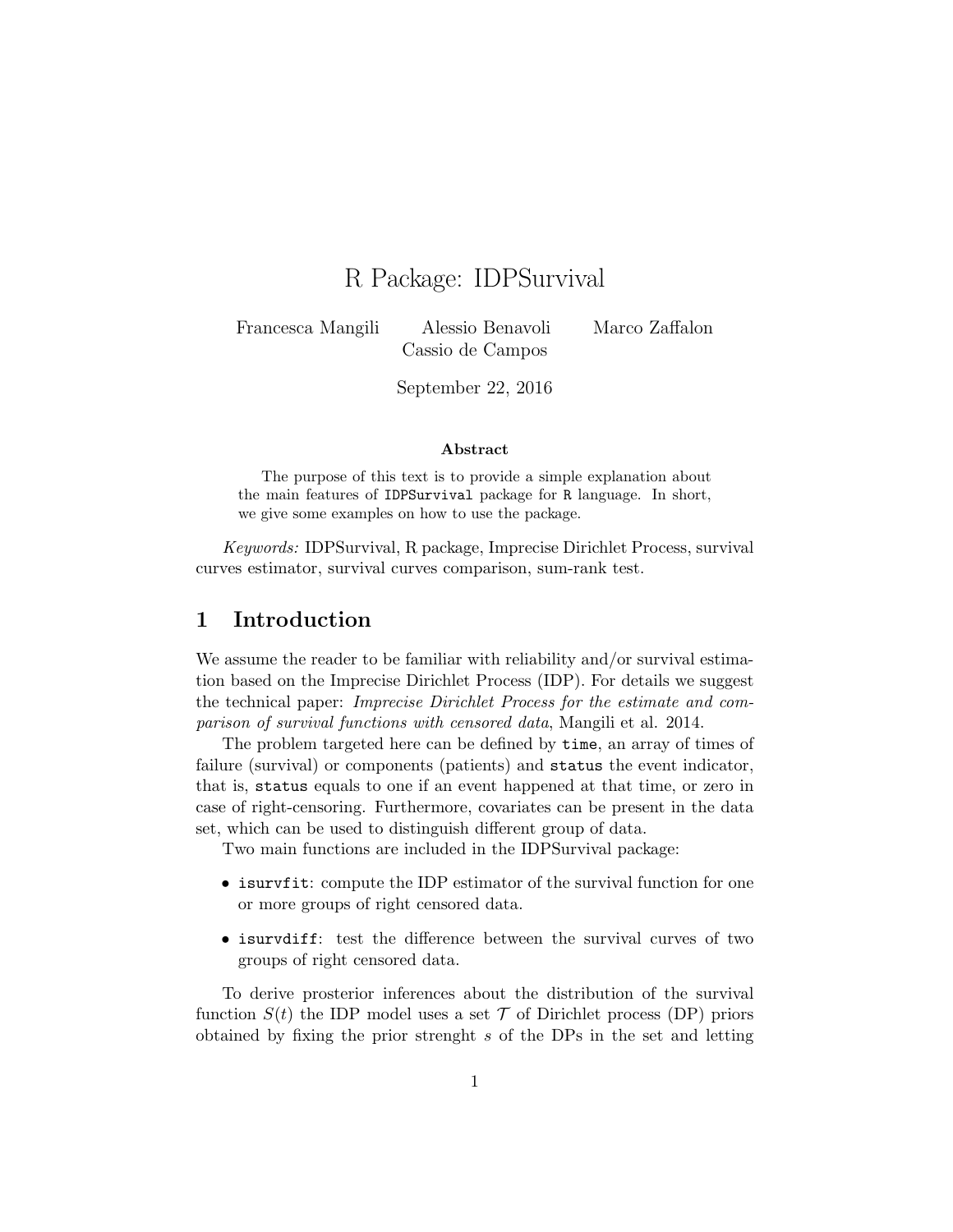their base measure vary in the set of all distributions. For each prior in  $\mathcal T$ the method computes the posterior distribution conditioning on the set of right censored data. Posterior inferences are summarized by their upper and lower bounds. For example, when computing the posterior expectation of  $S(t)$  in correspondence of each DP prior in T, we obtain an infinite number of different values for  $E[S(t)]$ . We retain the inf and sup of this set of values as lower and upper bounds for the expectation of  $S(t)$ .

This document aims to give a simple explanation about the main features of the isurvfit isurvdiff functions. We refer to the man pages/help and the technical paper for all details about the arguments of these functions.

Before continuing, in case you have not yet done so, the first thing to do before using the functions is to install and load the library.

```
> install.packages("IDPSurvival_VERSION.tar.gz",
+ repos=NULL,type="source") ## from local file
> install.packages("IDPSurvival") ## or from CRAN
```

```
> library("IDPSurvival")
```
### 2 Survival Curve Estimator

First, we exemplify the use of the methods without covariates.

Example 1 In this example we simulate a data set with right-censored survival times. The problem regards an experiment with 30 individuals. For simplicity, we define the survival and censoring times by random variables with the exponential distribution.

```
> n < -30> lambda <-5> X \leq r \exp(n, \text{rate} = \text{lambda}) # sample lifetimes
> Y \leq rexp(n, rate = lambda) # sample censoring times
> status \leftarrow (X<Y)*1> time <- X*status+Y*(1-status)
> dataset <- cbind(time,status)
> dataset
              time status
 [1,] 0.027184102 1
 [2,] 0.003751541 0
```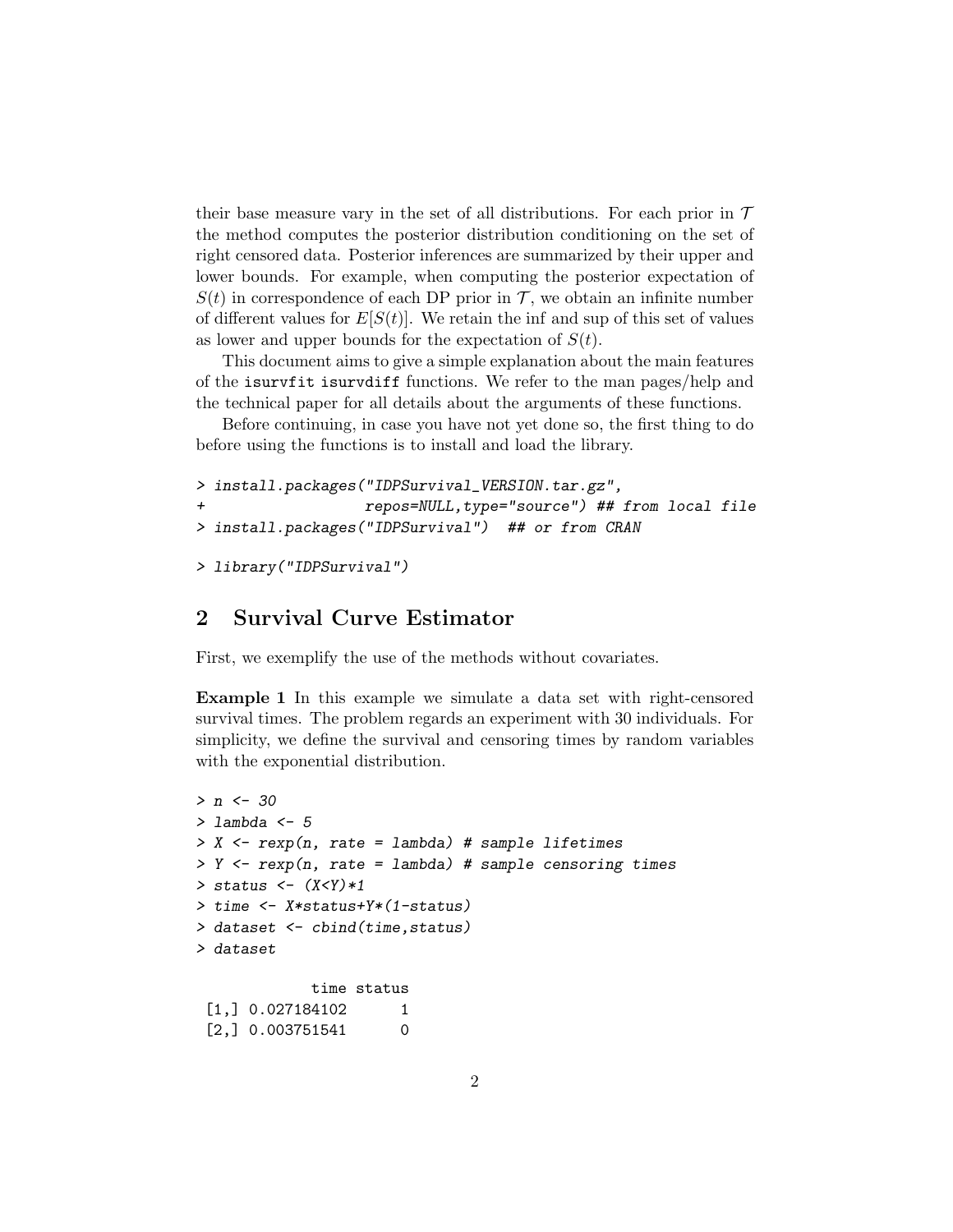| [3,]     | 0.108931376 | 1            |
|----------|-------------|--------------|
| [4,]     | 0.015240105 | 0            |
| [5,]     | 0.020077356 | 1            |
| [6,      | 0.003825324 | 1            |
| [7,]     | 0.121655720 | 0            |
| [8,]     | 0.163322605 | 0            |
| [9,]     | 0.235453771 | 1            |
| [10,     | 0.236778097 | $\Omega$     |
| $[11,$   | 0.137873296 | 1            |
| [12,]    | 0.129817273 | 0            |
| [13,     | 0.008424021 | 1            |
| [14,     | 0.030792981 | 1            |
| [15,]    | 0.145829529 | 1            |
| [16,]    | 0.161819507 | 1            |
| [17,]    | 0.094445995 | 1            |
| [18,]    | 0.188712065 | 1            |
| [19,     | 0.143337520 | $\mathbf{1}$ |
| $[20,$ ] | 0.116017500 | 1            |
| [21,]    | 0.026008313 | 0            |
| [22,]    | 0.159571083 | 0            |
| [23,]    | 0.142135024 | 1            |
| [24,]    | 0.035585923 | 0            |
| [25,]    | 0.101950971 | 1            |
| [26, ]   | 0.031285422 | 0            |
| [27,]    | 0.062055459 | 0            |
| [28,]    | 0.057955765 | 1            |
| [29,]    | 0.083435085 | 1            |
| [30,]    | 0.049667370 | 1            |

The function isurvfit can be use to compute and plot the survival curve for the data generated in example 1 based on the IDP model. In order to perform the estimation, following the common practice with other survival analysis packages, the user has to build a formula with time and censoring indication, which is then used to call the estimation method itself:

```
> formula \leftarrow Surv(dataset[,1],dataset[,2]) \sim 1
> fit <- isurvfit(formula, s=0.5,
+ conf.int=0.95,display=FALSE)
> fit
```
n.records n.events n.censored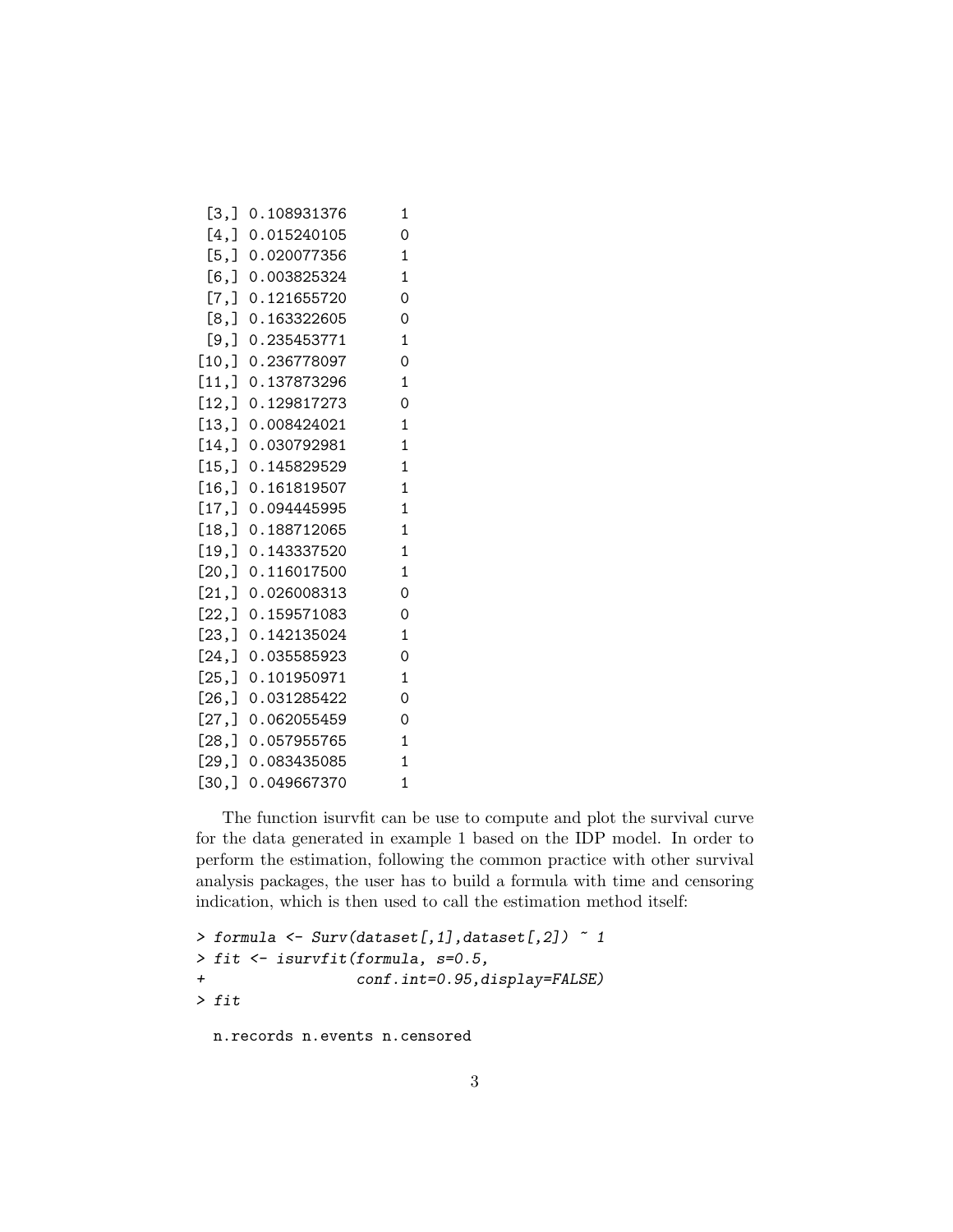1 30 19 11

The formula can be also defined using the variable names and specifying the data frame in which to interpret them.

```
> dataset <- data.frame(time,status)
> formula <- Surv(time,status) ~ 1
> fit <- isurvfit(formula,dataset,s=0.5,display=FALSE)
```
The upper and lower bounds of  $E[S(t)]$  are stored in fit\$survUP and fit\$survLOW; the upper and lower bounds of the 0.95 confidence interval for  $S(t)$  are stored in fit\$upper and fit\$lower. The value of s defines the strength of the DP prior: larger values of s increase the robustness but also the imprecision (i.e., the gap between the upper and lower bound of  $E[S(t)]$ ).

Here, we compare the IDP with the non-parametric Kaplan-Meier estimator. The result is presented in the Figure 1.

```
> plot(fit)
> # Kaplan-Meier estimation
> library(survival)
> km <- survfit(formula,dataset)
> lines(km,col='red')
> legend('bottomleft',c("IDP","Kaplan-Meier"),lty=c(1,1),
+ col=c('black','red'),pch=c('o','.'))
```
In the following, we present a simple example on how to define different groups to be used with IDPSurvival. In fact, we use the same framework of formulas as other survival packages.

```
> # Running isurvfit on lung (from survival package) with
> # two groups: Male and Female
> data(lung,package='survival')
> formula <- Surv(time,status) ~ sex
> fit <- isurvfit(formula, lung)
> legend('topright',c("Male","Female"),
+ lty=c(1,1),col=c(1,2),pch=c(1,2))
> # three groups: ph.ecog = 0, 1, 2
> formula <- Surv(time,status) ~ ph.ecog
> sel =!is.na(match(lung$ph.ecog,c(0,1,2)))
```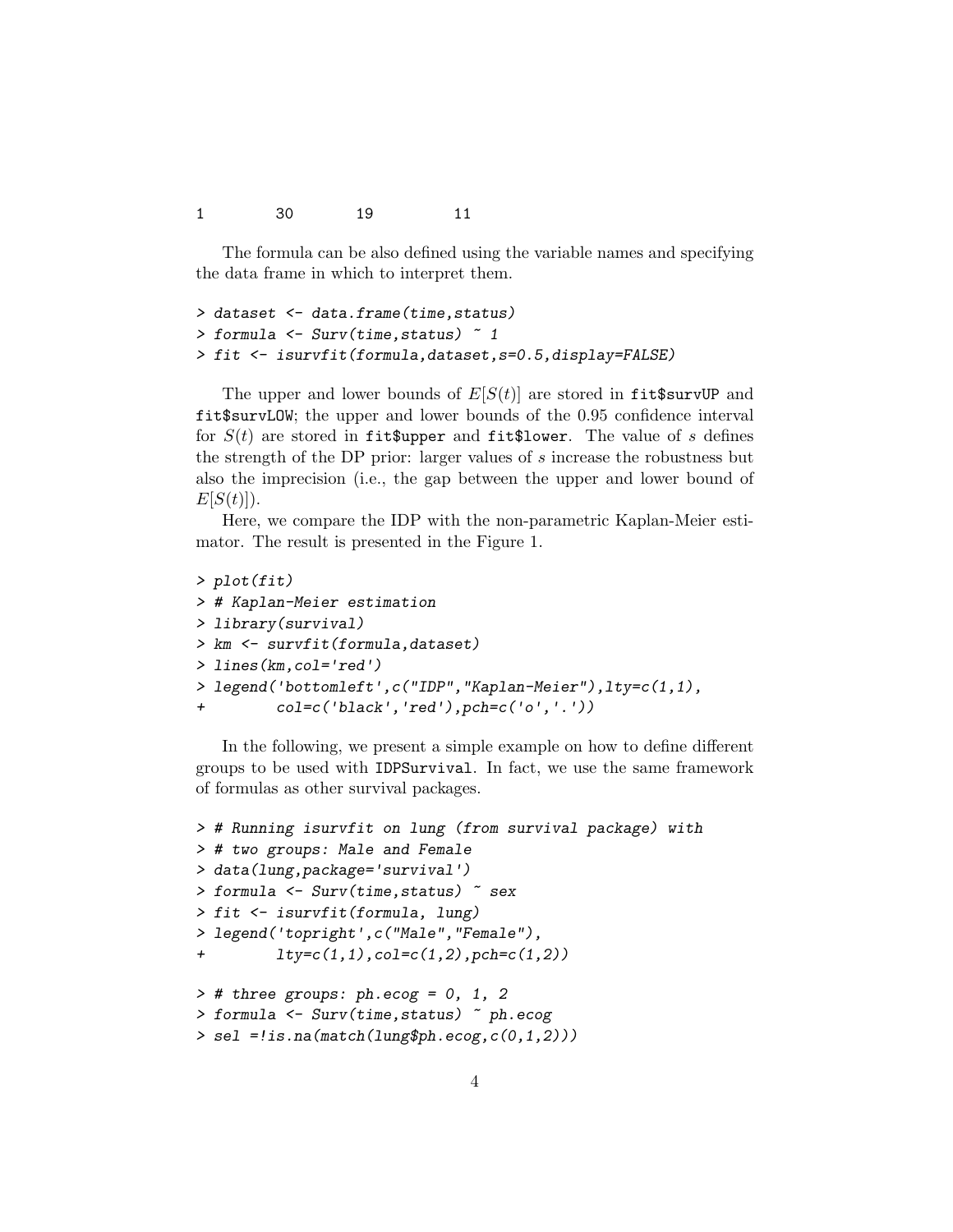

Figure 1: IDP estimator of the survival curve.

```
> fit <- isurvfit(formula, lung, subset=sel)
> legend('topright',names(fit$strata),
+ lty=rep(1,3),col=c(1:3),
+ pch=c(1:3),title='ECOG performance score')
```
The curves are shown in figure 2.

## 3 Curves comparison

We consider the survival time  $X$  and  $Y$  for two groups of individuals. Given samples with right censred data for  $X$  and  $Y$ , the survival curves of the two groups can be compared using the generalized IDP sum rank test implemented by the isurvdiff function. The IDP test evaluates posterior upper and lower bounds for the distributions of  $P(X \le Y)$ . It can be one-sided (alternative="greater"/"less") or two-sided (alternative="two.sided").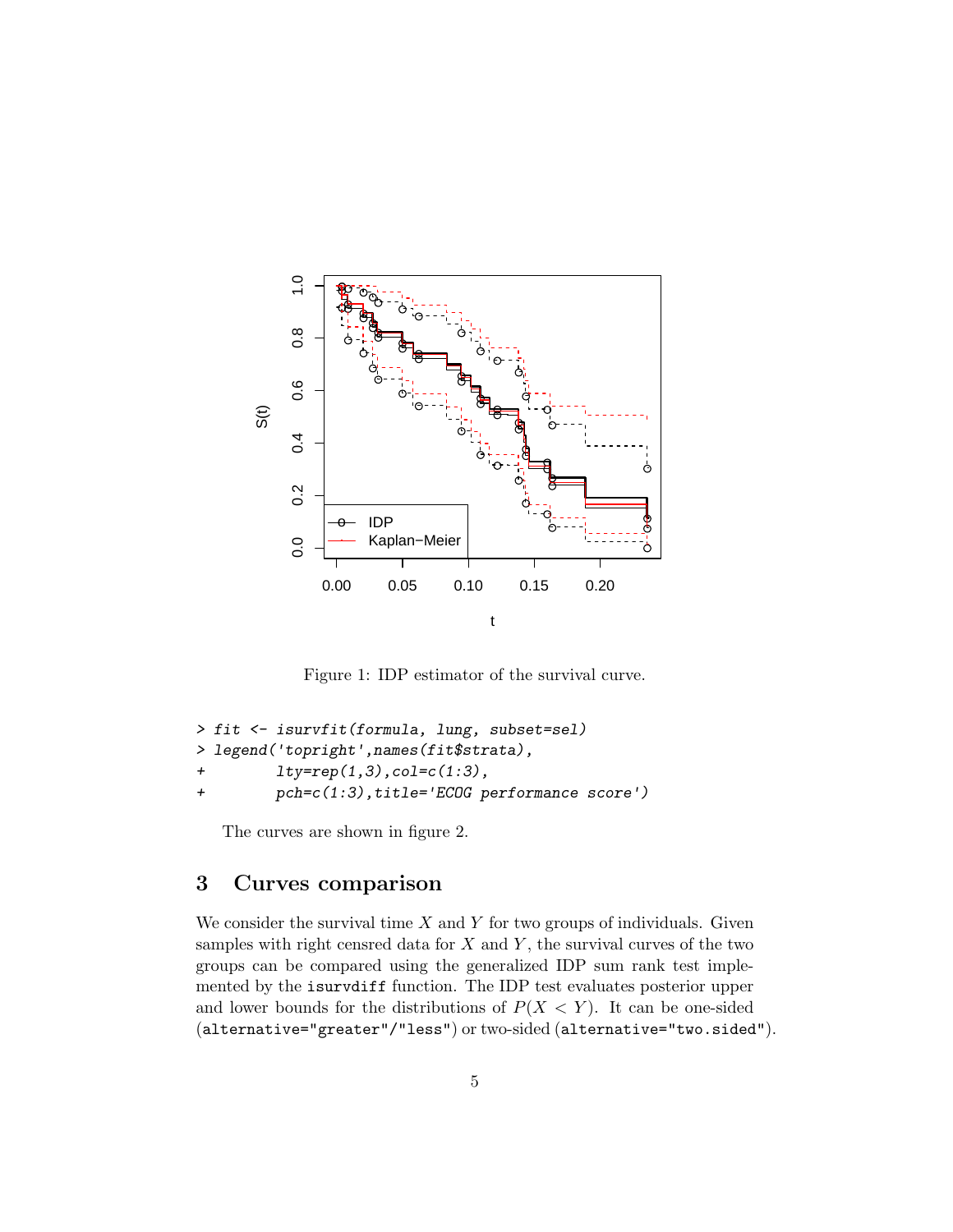

Figure 2: IDP survival curves on lung dataset.

Consider first the one-sided test with alternative"greater"=

```
> # Tests for the lung cancer dataset if male are
> # more likely to live less than females
> formula <- Surv(time,status) ~ sex
> test <- isurvdiff(formula, lung,
+ alternative='greater',
                   nsamples=100000)
> print(test)
---------------------------------------------
Result of the IDP RANK-SUM hypothesis test
h = 1 --> Y is greater than X
Lower Probability of the hypothesis: 0.99979
Upper Probability of the hypothesis: 0.99991
Lower Central credible intervals
[ 0.569 , 0.722 ]
Upper Central credible intervals
[ 0.576 , 0.728 ]
---------------------------------------------
```
By default the function takes as samples for  $X$  and  $Y$  the data with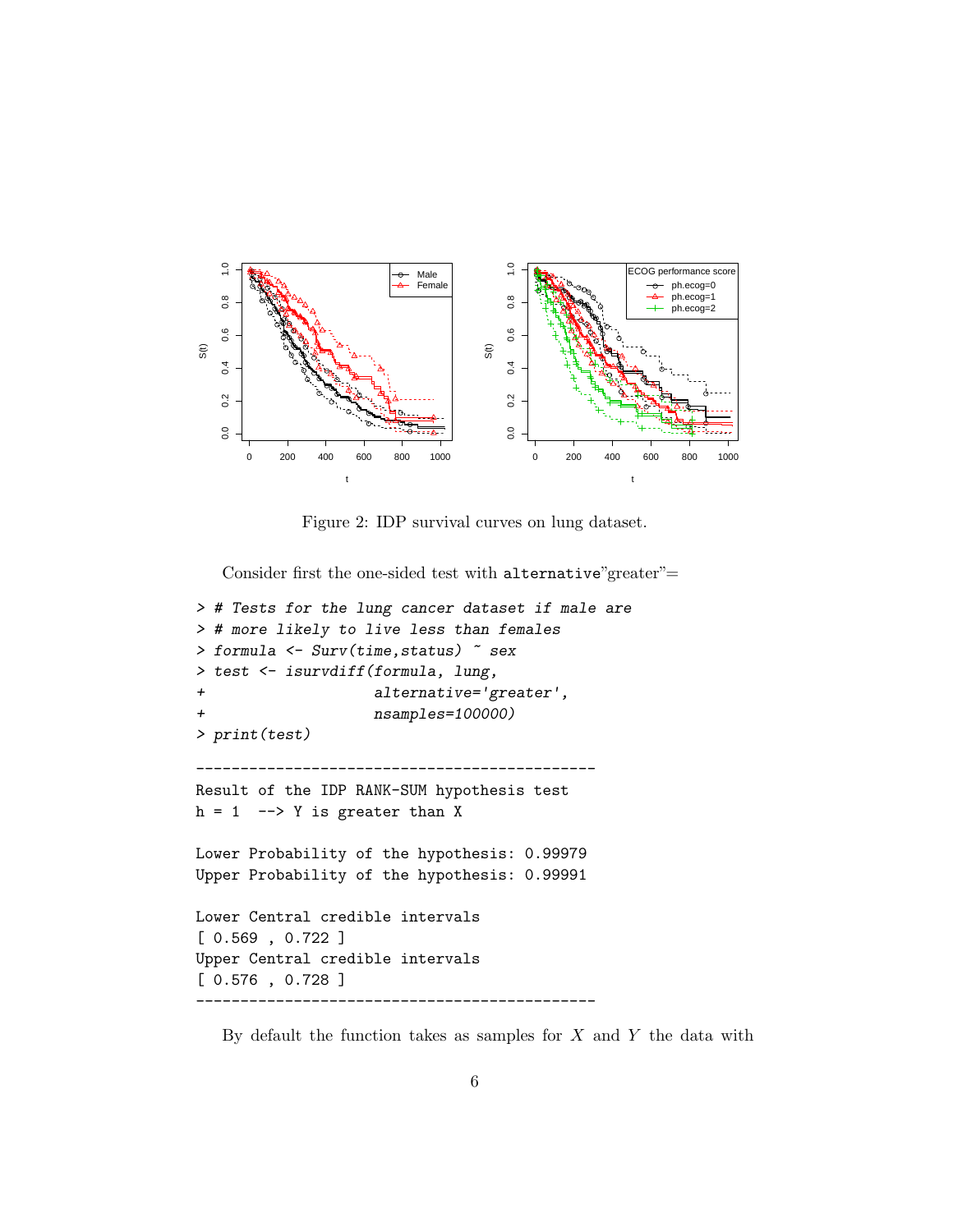covariate (at right hand side of ~) equal to, respectively, 1 and 2 (in the lung dataset 1 corresponds to male and 2 to female). Diferent covariate values for the indentification of the groups can be defined using the argument group. An example is given in the discussion of the two-sided case. The argument nsamples determines how many Monte Carlo samples are generated to approximate the posterior distributions of  $P(X \le Y)$ .

The test evaluates the posterior upper and lower bounds for the probability that  $P(X \leq Y) > 1/2$  and compares them with the desired value specified by the parameter level (by default equal to 0.95). In the contex of decision making, said K1 and K2 the costs of type I and type II errors, one can minimize the expected loss by choosing  $level=K1/(K1+K2)$ . If the lower pobability of  $P(X \le Y) > 1/2$  is larger than 0.95 we can state that Y is better than X with probability larger than  $0.95$  and thus accept the hypothesis. The test returns H=1. If the upper probability is lower than 0.95 we can say that the the probability that  $Y$  is better than  $X$  is smaller than the desired level; the hypothesis is not accepted and test returns H=0. If 0.95 falls between the lowr and upper probabilities, then the decision that minimizes the expected loss depend on the choice of the prior and thus a robut decision cannot be made; the test returns H=2.

The test also provides the plot (figure 3) of the posterior upper and lower distributions of  $P(X \leq Y)$ .

The two-sided test only tells if the lifetimes for the two groups are significantly different, i.e.,  $P(X \leq Y) \neq P(Y \leq X)$ , without focusing on a single direction. In the next example, we test if the lifetimes  $X$  and  $Y$  of patients in the lung dataset with ECOG performance score ph.ecog=0 and ph.ecog=1 are diferent.

```
> # Tests for the lung cancer dataset if male are more likely
> # to live less than females
> formula <- Surv(time,status) ~ ph.ecog
> test <- isurvdiff(formula, lung, groups=c(0,1),
+ alternative='two.sided',
+ level =0.95, exact=FALSE)
> test
---------------------------------------------
Result of the IDP RANK-SUM hypothesis test
h = 0 --> Y and X are not different
```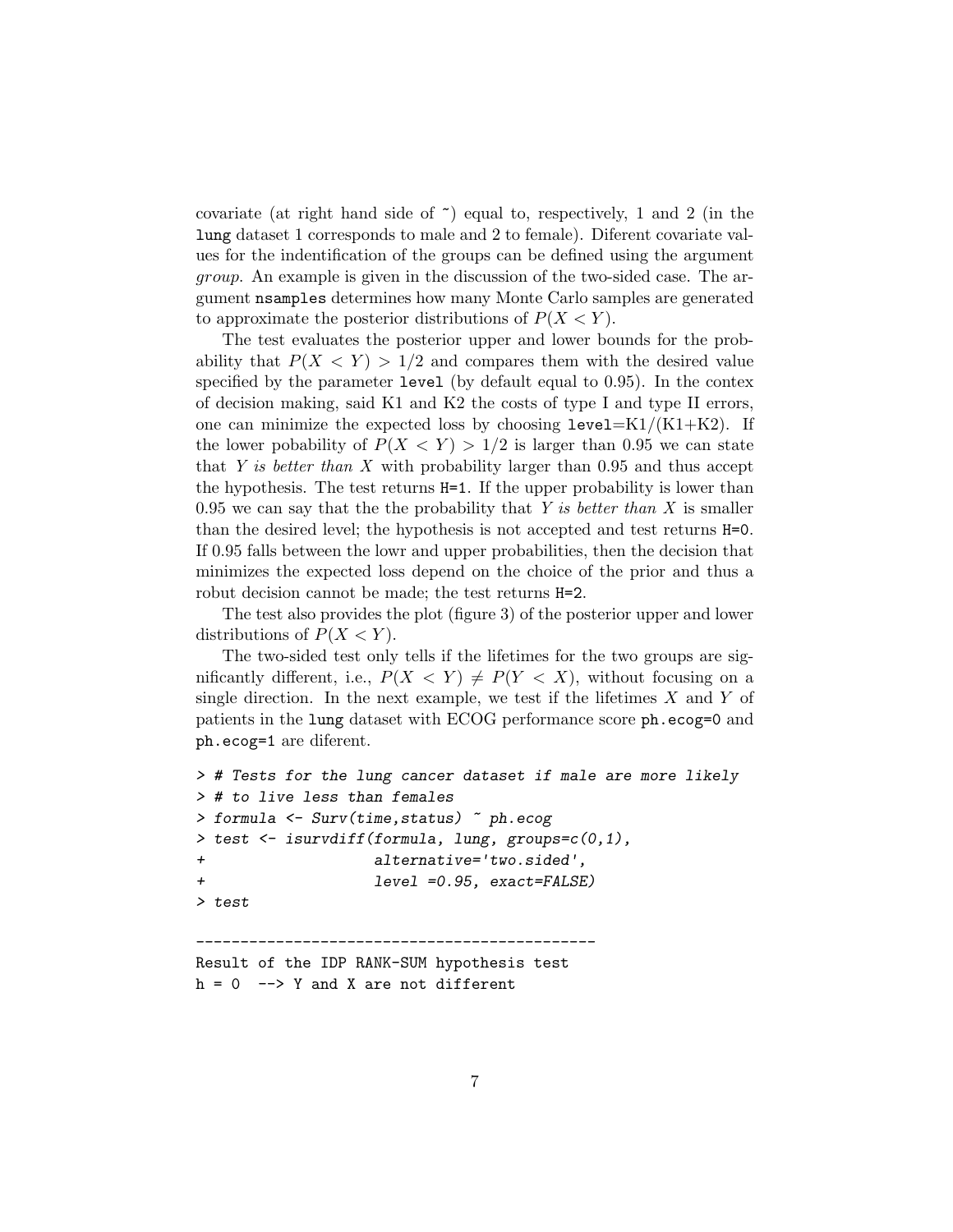

#### **IDP rank−sum test**

Figure 3: IDP posterior distribution of  $P(X \le Y)$ .

```
Lower Central credible intervals
[ 0.309 , 0.501 ]
Upper Central credible intervals
[ 0.323 , 0.514 ]
---------------------------------------------
```
The argument exact determines whether computing the exact posterior distribution of  $P(X \le Y)$  by Monte Carlo sampling (TRUE), or using the Gaussian approximation (FALSE). Clearly, the latter choice is computationally faster but also less accurate if the samples size is small.

The IDP test considers the upper and lower Highest Posterior Density (HPD) credible intervals at the specified level (level=0.95) and verifies if they include the value of  $1/2$  which corresponds to the null hypothesis  $P(X \le Y) = P(Y \le X)$ . In the example, the 0.95 credible intervals do not contain  $1/2$ ; thus, with probability 0.95 either X is better than Y or Y is better than  $X$  and the test returns  $H=1$  (in practice, since both intervals lay